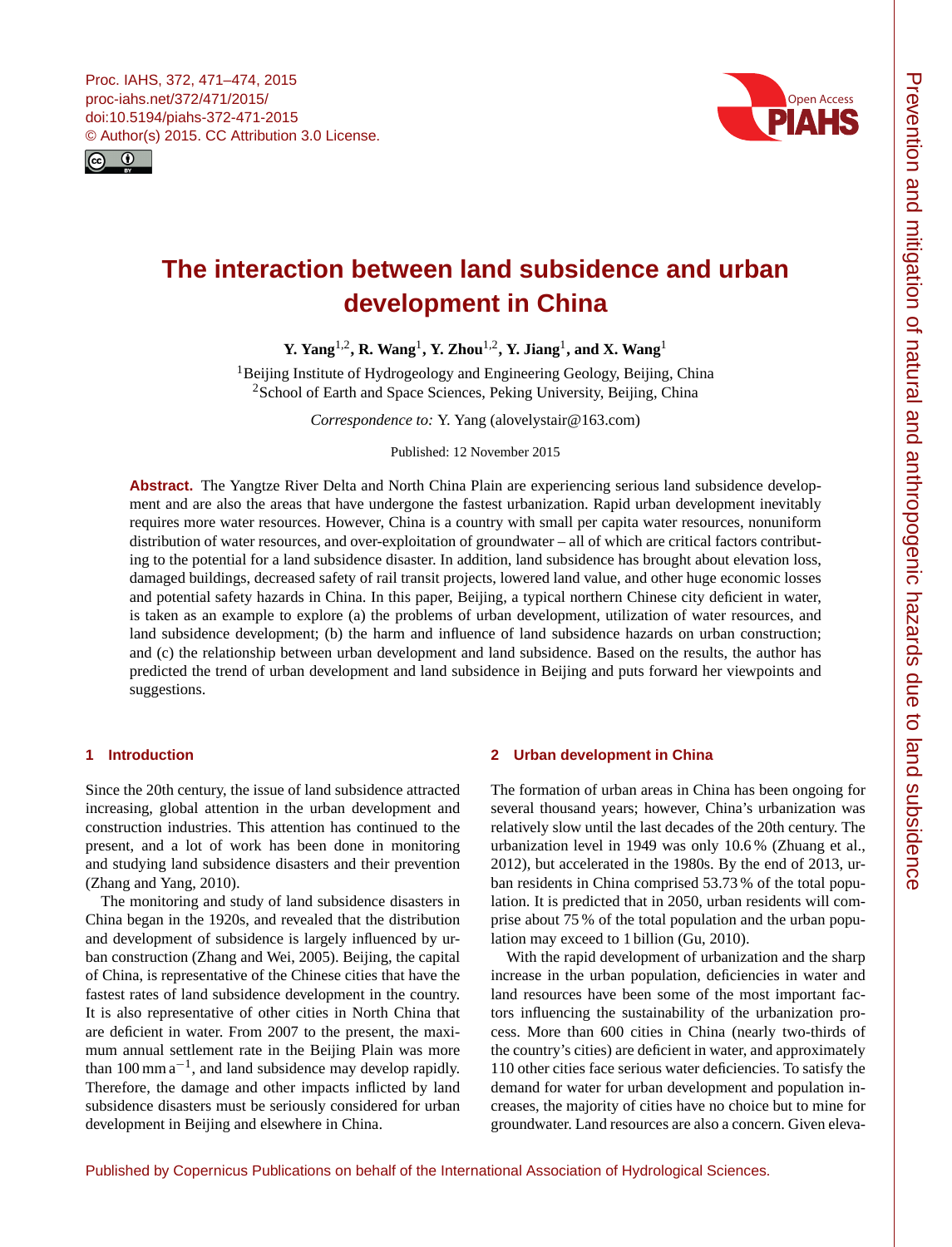

**Figure 1.** Main regions of land subsidence in China, with years subsidence was discovered.

tion, temperature, rainfall, and geological and other factors, the area of land suitable for modern habitation is less than 50 % of China's total area. An even smaller percentage of the land is suitable for urban development and construction. Therefore, the loss of land resources caused by land subsidence has received much attention.

# **3 Land subsidence development in China**

The Yangtze River Delta and North China Plain experienced China's earliest urban development and fastest urbanization. They are also the regions with the most obvious land subsidence. By the 1930s, Shanghai was already the largest financial center in the Far East (Wang, 2014), with large building density and early mining of groundwater. It was the first area in China to show land subsidence. Tianjin and Beijing in the North China Plain and other provinces and cities in the Yangtze River Delta and Fen-wei Basin, successively experienced land subsidence (see Fig. 1).

### **4 Impact of urban development on land subsidence**

#### 4.1 Analysis of urban development and water resources

Beijing is a city with a long history. Since 1949, Beijing has operated under six different urban plans and has grown continuously. The current vision of the city as a national political and cultural city follows the city's early development as an industrial base and then a center of science and technology. Beijing's urban planning has been constantly updated to reflect these changes. For example, its current "two axle – two belts – multicenter" spatial layout (shown in Fig. 2) is significantly different from the early single-center layout.

Beijing is also extremely deficient in water resources, as noted previously. In 2014, the water resource per capita



**Figure 2.** Beijing's planned spatial structure (2004–2020).



**Figure 3.** Water consumption and amount of groundwater pumping in Beijing (2000–2013).

in Beijing was only  $154.8 \text{ m}^3$  per person, approximately 1/14 of the national per capita level and 1/44 of the global per capita level (Cao, 2014). Groundwater consumption accounts for approximately two-thirds of the total urban water consumption (shown in Fig. 3).

To relieve the water resource burden caused by urban development and reduce groundwater pumping, Beijing Municipal has strengthened its water resource management, actively introduced external water resources (such as the Southto-North Water Diversion Project), enhanced the utilization of reclaimed water, optimized the water consumption structure, and taken other measures that have yielded remarkable results (see Fig. 4).

#### 4.2 Analysis of urban development and land subsidence

The factors influencing land subsidence development in Beijing mainly include (1) active fault and structure development and geologic features and a thicker quaternary system of a compressible clay layer; and (2) over-exploitation of groundwater. The latter is the primary cause of fast development of land subsidence. Figure 5 shows the relationship be-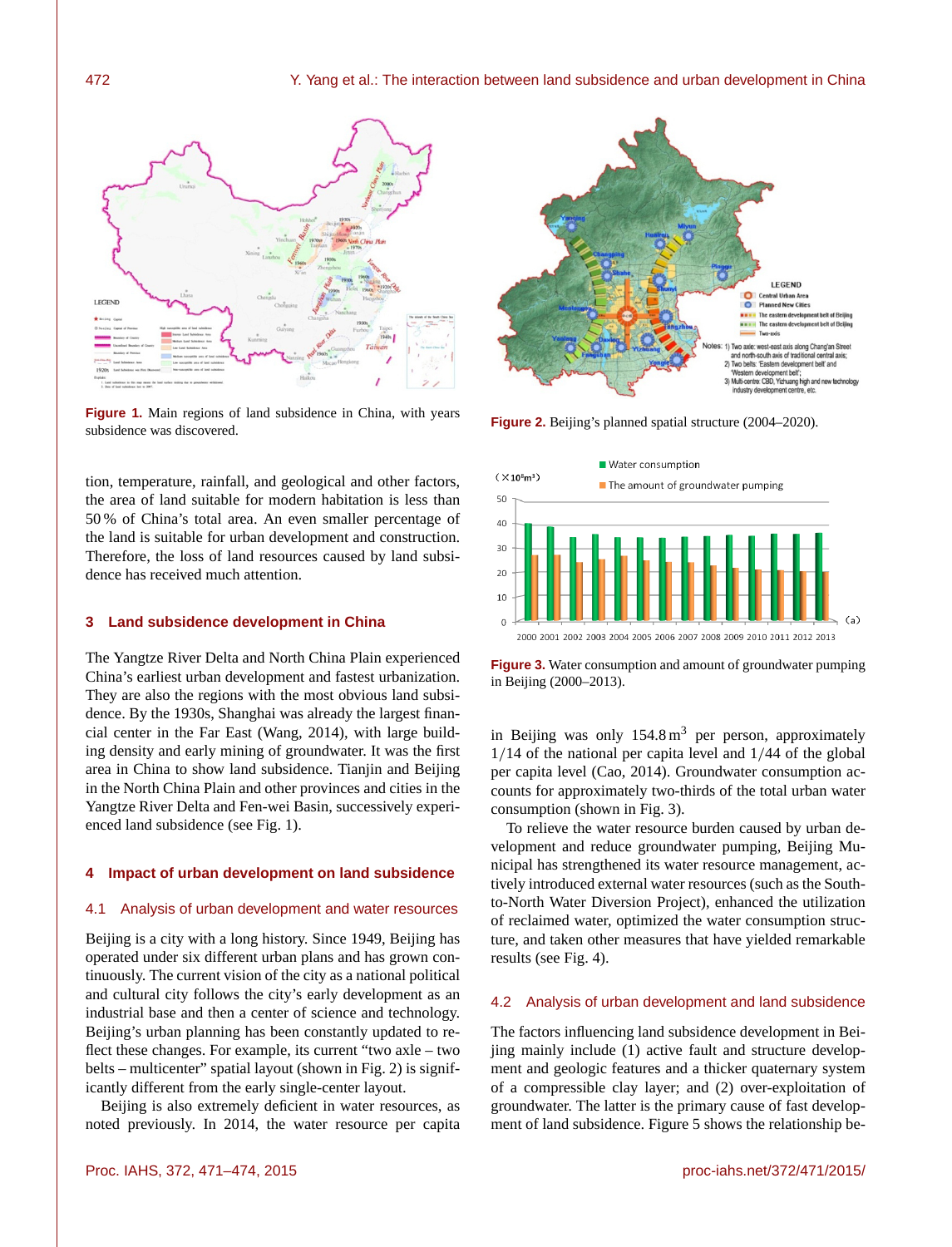| Year                                   | Urban development                                                                                                                                                                                                                                                                          | Land subsidence development condition                                                                                                                                                                                                                                                                                                                   |
|----------------------------------------|--------------------------------------------------------------------------------------------------------------------------------------------------------------------------------------------------------------------------------------------------------------------------------------------|---------------------------------------------------------------------------------------------------------------------------------------------------------------------------------------------------------------------------------------------------------------------------------------------------------------------------------------------------------|
| <b>Before</b><br>1930s                 | The urban area was $< 100 \text{ km}^2$ and the scale of<br>modern industry was very small.                                                                                                                                                                                                | Land subsidence was not discovered.                                                                                                                                                                                                                                                                                                                     |
| $1930s -$<br>1940s                     | Beijing's downtown began to expand, and<br>exploitation of groundwater began on a small<br>scale.                                                                                                                                                                                          | Slow development of Xidan-Dongdan belt<br>began.                                                                                                                                                                                                                                                                                                        |
| 1950s                                  | Heavy industry began, groundwater mining<br>increased, and the city area was expanded to<br>the third ring road.                                                                                                                                                                           | In East Bali Village and Jiuxianqiao, the local<br>settlement rate was less than $5 \text{ mm a}^{-1}$ .                                                                                                                                                                                                                                                |
| 1960s<br>1970s                         | Steel, machinery, and other heavy industry<br>rose rapidly, and Beijing became one of the<br>most important industrial bases in China. A<br>groundwater depression cone formed.                                                                                                            | Local subsidence was seen at East Balizhuang,<br>Dajiaoting, and other areas. The subsidence area<br>was larger than $400 \text{ km}^2$ . The maximum<br>settlement rate reached $28.2$ mm $a^{-1}$ .                                                                                                                                                   |
| 1980s<br>1990s                         | The city adjusted its industrial structure and<br>light industry dominated. Shunyi, Changping,<br>and other suburban counties developed, and<br>the urban area expanded to the fourth ring<br>road. Exploited groundwater accounted for<br>50% of the city's water supply.                 | Shunyi, Changping, and several other districts<br>and counties discovered land subsidence, and<br>the subsidence area was larger than $2800 \text{ km}^2$ .<br>The maximum sedimentation rate was<br>34.5 mm $a^{-1}$ , and the maximum accumulative<br>settlement was 722 mm.                                                                          |
| 2000 <sub>s</sub><br>2010 <sub>s</sub> | The new town and satellite town were<br>developed and were dominated by the third<br>industry. Large numbers of rail transit projects<br>and other large projects were constructed.<br>Groundwater was continuously over-exploited<br>and accounted for 70% of total water<br>consumption. | Approximately 10 districts and counties<br>discovered land subsidence, and the subsidence<br>area took up approximately two-thirds of the<br>total Beijing Plain, approximately 4300 km <sup>2</sup> .<br>The maximum settlement rate was greater than<br>$150$ mm a <sup>-1</sup> , and the maximum accumulative<br>settlement was greater than 1.6 m. |

**Table 1.** Urban development and land subsidence development in Beijing.



**Figure 4.** Contrast analysis diagram of water consumption structure in 2001 and 2013 in Beijing.

tween groundwater and land subsidence, as revealed through dynamic monitoring of groundwater and land subsidence research. The land subsidence disaster development condition caused by over-exploitation of groundwater is shown in Table 1.



**Figure 5.** Groundwater and land subsidence levels in Beijing.

# 4.3 Predictive analysis of urban development and land subsidence development in Beijing

The planning of new city zone construction, traffic and infrastructure construction, ecological and environmental protection, and conservation of the historic cultural city are the key components of urban development in Beijing. The carrying capacity of resources and the geological and environ